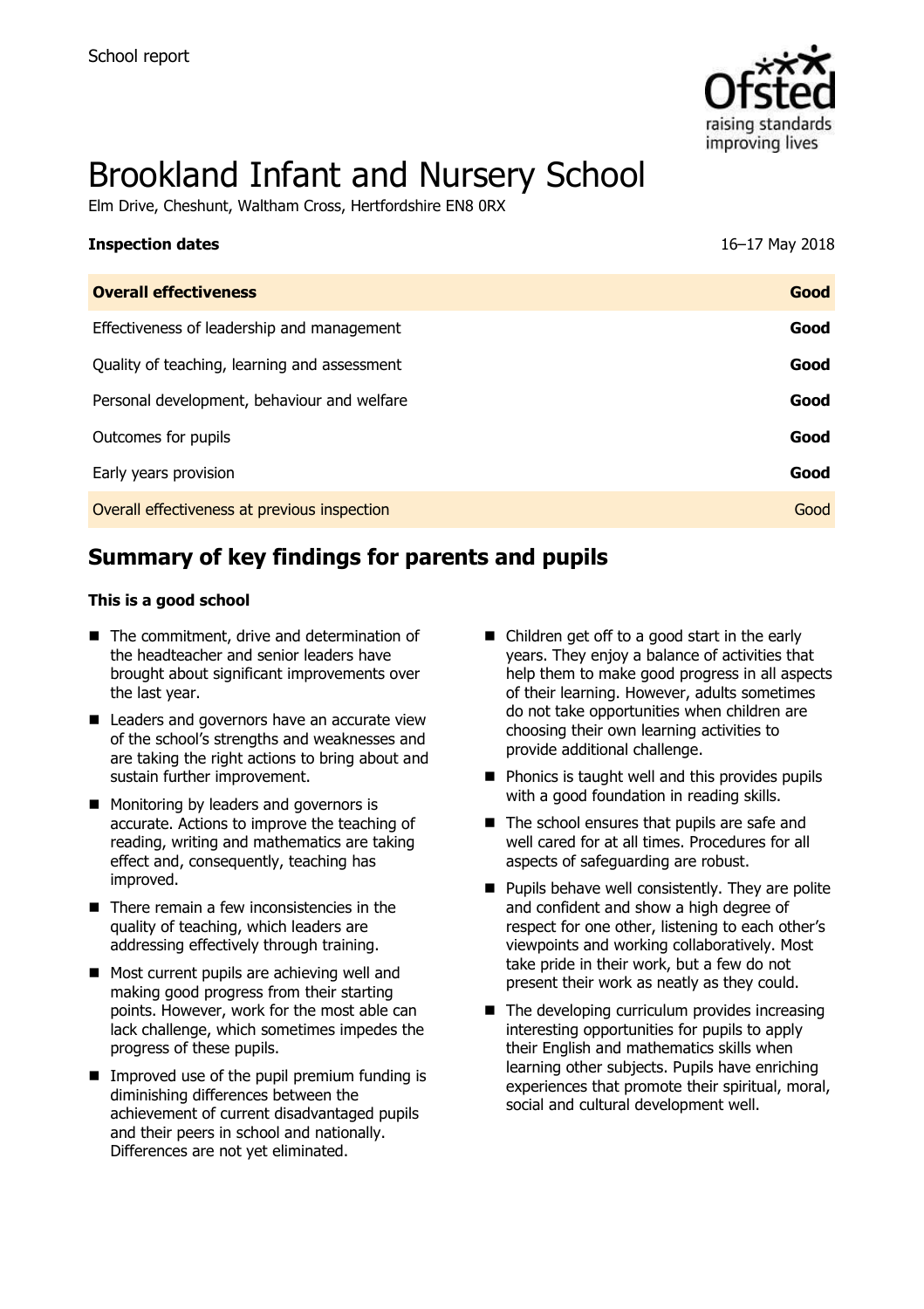

# **Full report**

#### **What does the school need to do to improve further?**

- **IMPROPE Improve leadership and management, by:** 
	- continuing to diminish the differences between the achievement of disadvantaged pupils and other pupils in the school and nationally who have similar starting points, including improving the attendance of these pupils.
- Improve the quality of teaching and learning to be outstanding, by:
	- ensuring that work regularly challenges the most able pupils to reach higher standards by being sufficiently demanding
	- making sure all teachers consistently apply the school's policy for handwriting and presentation
	- intervening more in the early years when children are choosing their own learning activities, in order to provide greater challenge and deepen learning.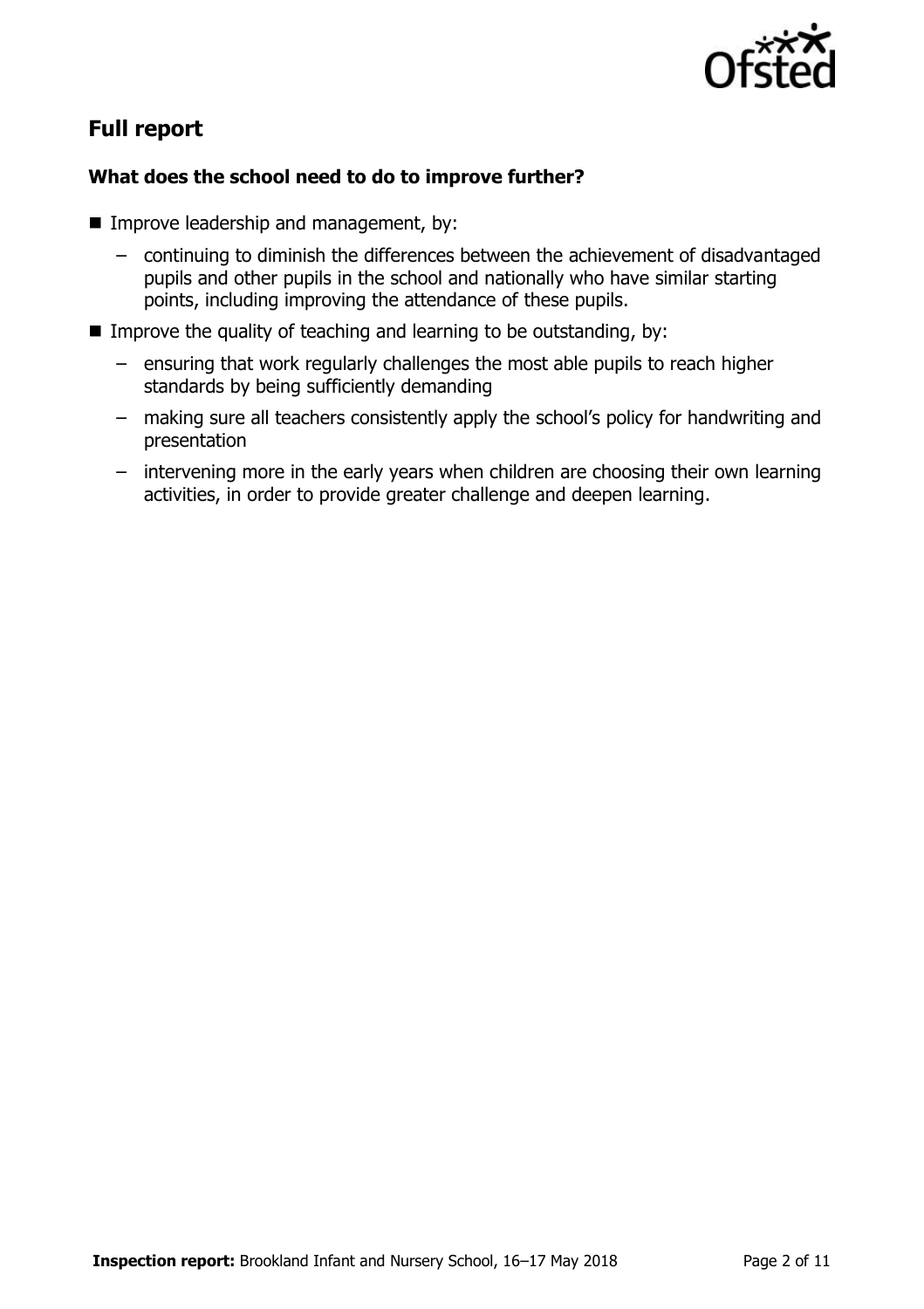

# **Inspection judgements**

#### **Effectiveness of leadership and management Good**

- The headteacher provides determined leadership. Since joining the school, she has established high expectations for both staff and pupils and been unremitting in her drive to improve teaching, learning and outcomes across the school.
- On taking up post in September 2016, the headteacher inherited disappointing outcomes at the end of key stage 1. She was determined to raise standards and bring about improvements. Supported by her deputy, she immediately took action to drive long-term improvement. Unfortunately, these did not have the impact hoped for due to inconsistencies in the quality of teaching and a lack of leadership capacity across the school. Consequently, standards declined again at the end of key stage 1 in 2017.
- Since this time, leadership has been strengthened with new leaders for English and mathematics. New teachers have also been appointed. The skills of all staff have been honed through the provision of high-quality training, support and coaching. Teachers are clear about the key aspects of teaching and learning which enable pupils to make secure progress. All teachers are assessed against these key criteria and leaders have a comprehensive and accurate view of their strengths and weaknesses.
- Leaders have clear roles and responsibilities. The mathematics and English subject leaders are knowledgeable about their respective areas. They are passionate about their work and demonstrate an enthusiasm for making the school even better. They know what needs to be done to secure further improvement and are effective in disseminating good practice, which has contributed well to the improvements seen.
- Leaders and governors have an accurate view of what the school does well, and what it needs to do to improve further. The school improvement plan is detailed and identifies the right actions to support sustained improvement.
- Leaders and teaching staff have worked hard to address the disappointing outcomes for pupils shown in statutory results at the end of key stage 1 in 2017. As a result of improvements in the quality of teaching, current pupils are now making good progress in their learning. The majority of pupils in each year group are on track to reach the attainment expected for their age by the end of the school year.
- Leaders are now managing pupil premium spending more effectively to provide targeted support and enrichment for disadvantaged pupils. This is bringing about better progress for current disadvantaged pupils across the school. However, although improving, the achievement of some disadvantaged pupils still lags behind that of other pupils in the school and nationally.
- Additional funding for pupils who have special educational needs (SEN) and/or disabilities is used effectively. These pupils are supported well to make good progress from their starting points.
- The primary physical education and sport funding for schools is being used well. Staff have been able to observe and work alongside specialist sports coaches, which has led to improved confidence and expertise. Pupils benefit from a range of sports equipment and also a variety of after-school clubs, including tennis, gymnastics, football and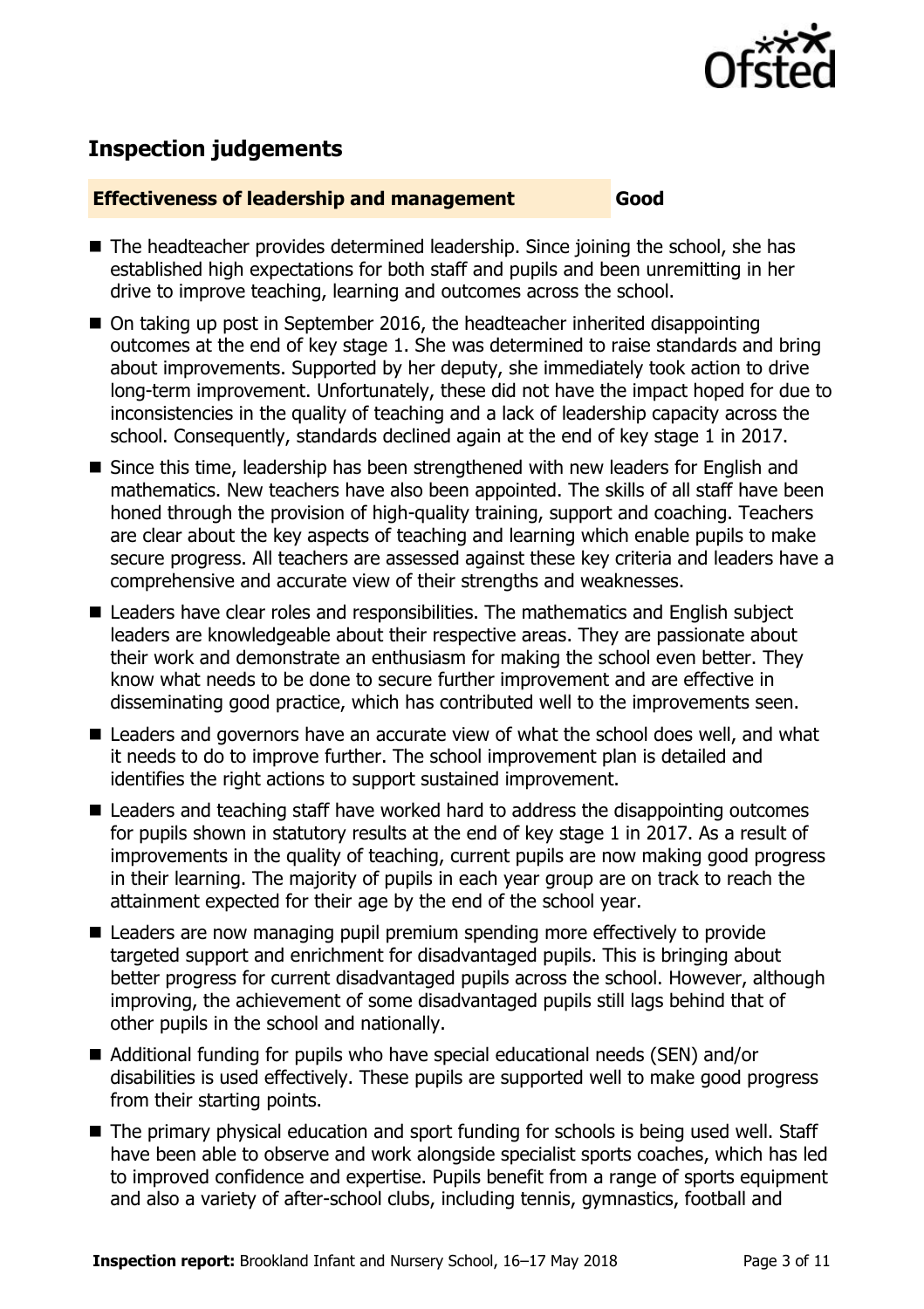

multi-skills. All pupils have the opportunity to participate in 'the daily mile' as part of a healthy lifestyle.

- The school's caring ethos and underpinning values ensure that fundamental British values and pupils' spiritual, moral, social and cultural development are effectively promoted. The curriculum is broad and balanced and has been designed to provide increasing links between subjects. Pupils benefit from a variety of visits and visitors to the school and also have the opportunity to take part in 'forest school' learning.
- Leaders have welcomed challenge and support from the local authority. The support has been well used and contributed effectively to improvements in the quality of teaching, learning and assessment across the school. Support has also been brokered for leadership from the headteacher of an outstanding school in the area.

#### **Governance of the school**

- Governors are highly ambitious for the quality of education offered by the school. They are well aware of the school's strengths and areas that need to improve. They visit the school regularly and participate in monitoring activities alongside leaders. Governors bring a range of appropriate professional skills and experience to the school that enable them both to challenge and support leaders effectively.
- Governors receive detailed information about the achievement of different groups. They are aware that in the past, some pupils, including those who are disadvantaged, have not achieved as well as they should. They are clear about how additional funding to support these pupils is used and know that funding is now having a more positive impact on improving their achievement.

#### **Safeguarding**

- The arrangements for safeguarding are effective. The school makes all necessary checks when appointing new staff and records are meticulous. Recruitment records are detailed and complete.
- Leaders ensure that a culture of safeguarding is promoted by all staff. Training is thorough and up to date. Staff consider a range of safeguarding scenarios in regular meetings. Consequently, all staff are aware of and fully implement the school's procedures for safeguarding.
- **Pupils say they feel safe in school and that when they have concerns staff take them** seriously and sort them out. Parents agree that this is the case. Pupils understand about bullying and say that on the rare occasions when they fall out adults resolve any issues.
- **Pupils learn how to stay safe when using modern technology. For example, they know** that they should not reveal personal information on the internet.

#### **Quality of teaching, learning and assessment Good**

**Effective action, taken over the last year in particular, has improved the quality and** consistency of teaching across the school. This is reflected in the good progress that current pupils are making.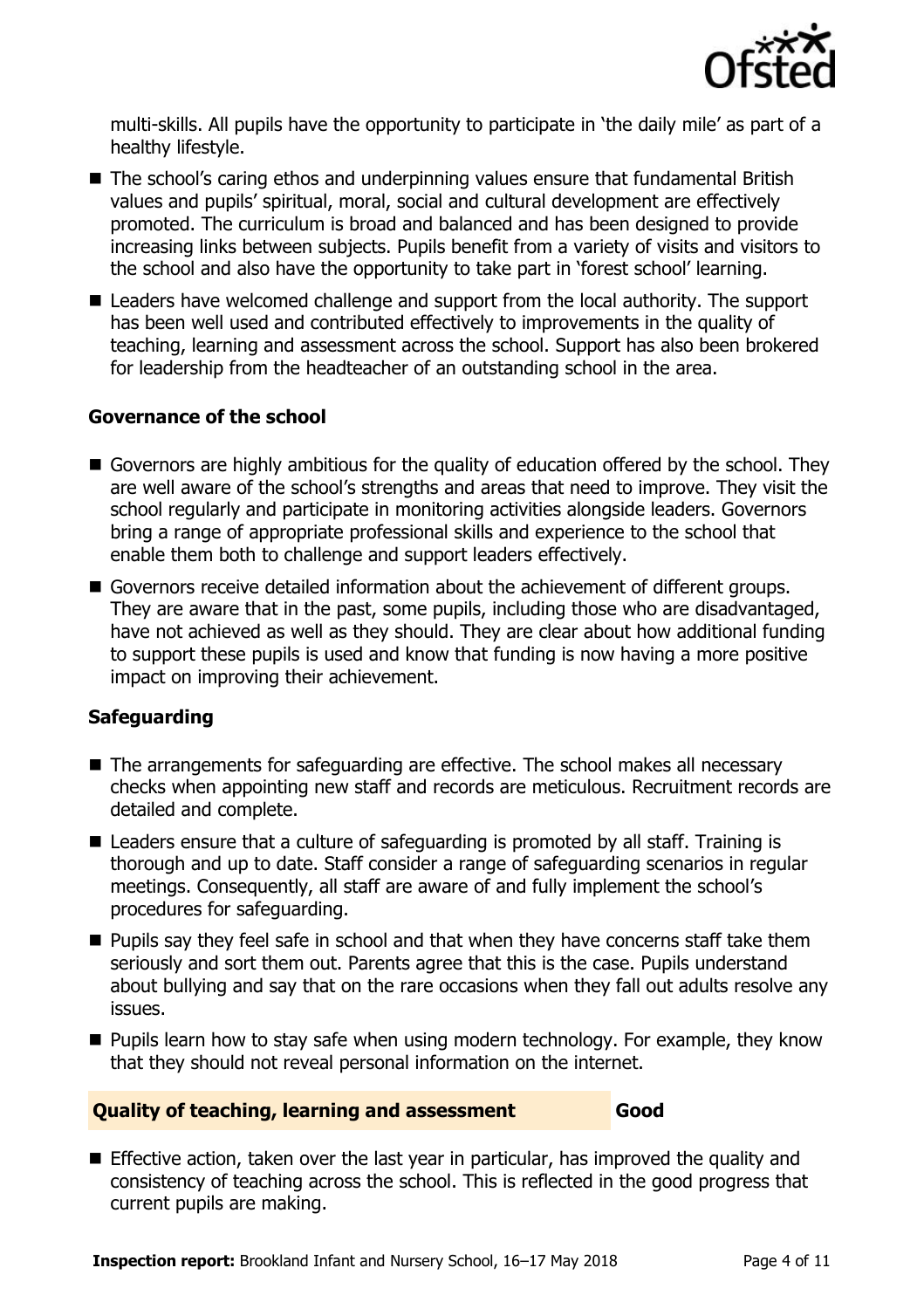

- Classroom environments provide consistently strong support for learning. Lessons are mainly lively and interesting, capturing pupils' imagination. For example, Year 2 pupils were highly engaged when producing flower drawings in the style of the artist Georgia O'Keefe. They enjoyed exploring different media and showed an impressive knowledge and understanding of the artist's style.
- Teachers have good subject knowledge and most use assessment information effectively to plan work that ensures that pupils make good progress from their starting points. For example, in a Year 1 mathematics lesson the teacher moved the most able pupils on from learning about arrays to the idea of multiplication so that they were challenged at a higher level.
- Teachers provide plenty of opportunities for pupils to discuss their work, rehearse vocabulary and share their ideas. This supports their learning well. They ask challenging questions that make pupils think. Other adults make a good contribution to learning and provide effective support to individuals and groups.
- The teaching of writing, including handwriting, is improving. Pupils have responded well to the school's actions to improve sentence structure, leading to a better quality of writing. The integration of writing in English and in topic work is providing more inspiration for pupils to write for purpose and to produce longer pieces. There remains some variation in the quality of handwriting and presentation because not all teachers insist on high standards.
- Within mathematics, pupils are taught basic fluency skills in number and mental calculation on a daily basis. The recent focus on developing pupils' reasoning skills is evident in their books. In Year 1, some pupils wrote impressively detailed and accurate sentences to justify their thinking when solving problems.
- The teaching of phonics (letters and the sounds they represent) is effective. Pupils use their phonic skills accurately to blend sounds or as a basis for spelling.
- Work is usually pitched well, according to pupils' abilities. However, on a few occasions work does not provide enough challenge, especially for the most able pupils. When this happens, these pupils do not make as rapid progress as they could.

#### **Personal development, behaviour and welfare Good**

### **Personal development and welfare**

- The school's work to promote pupils' personal development and welfare is good.
- **Pupils are very well cared for. The school values of 'respect, honesty, equality,** kindness, fun and safety' underpin all aspects of school life and help to nurture strong relationships between pupils and between pupils and staff.
- Superhero characters such as 'Captain Persevere' and 'Collaborative Kid' help pupils to develop the skills and attitudes necessary to become confident, resilient, capable, creative and life-long learners.
- In lessons, pupils care and show respect for one another. They value their classmates' opinions and work collaboratively together.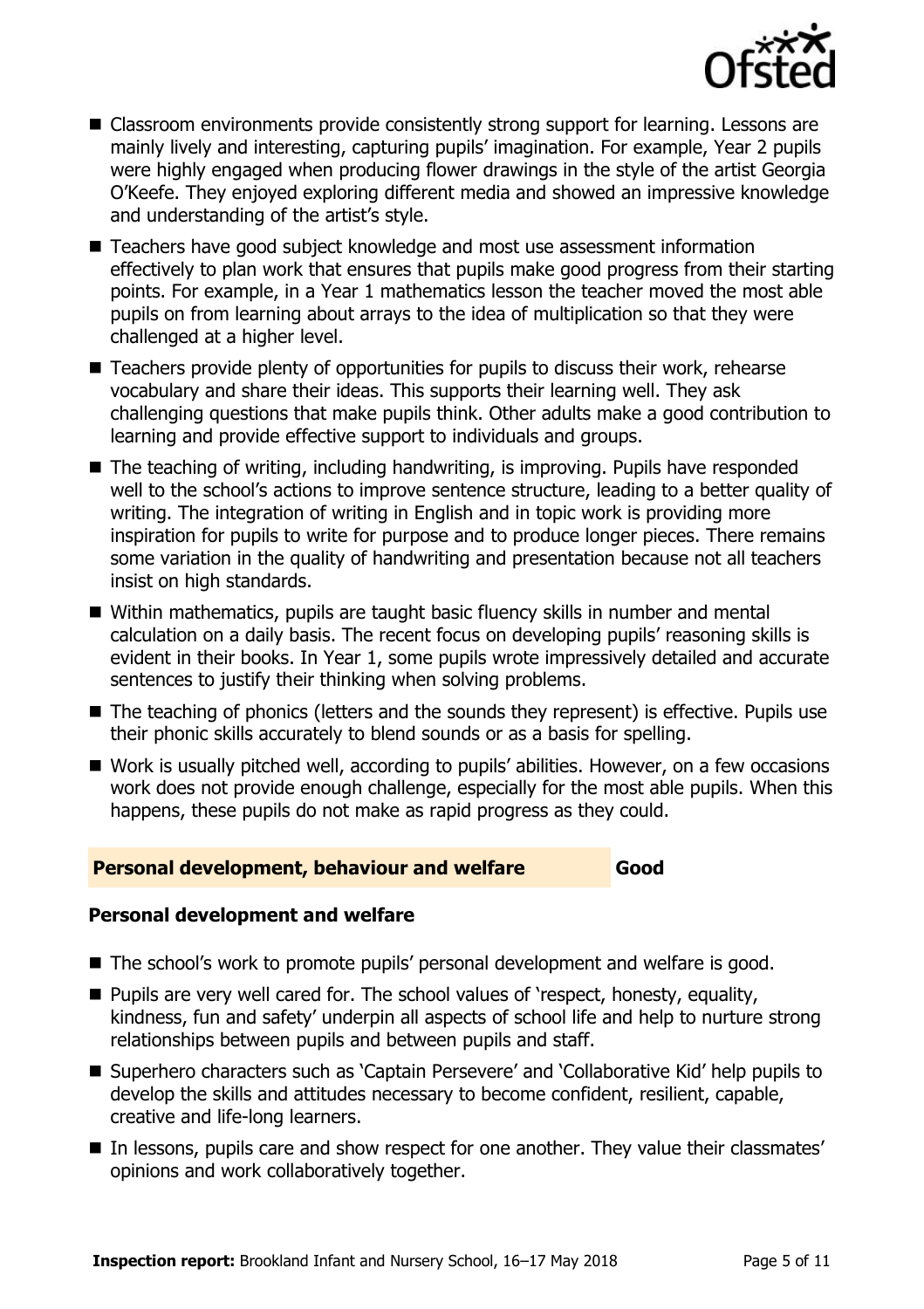

#### **Behaviour**

- The behaviour of pupils is good. Pupils are confident, welcoming and polite. They generally conduct themselves well in lessons and around the school at various points during the day. Incidents of low-level disruption are rare; those pupils who sometimes exhibit more challenging behaviour are well supported.
- Behaviour systems encourage positive attitudes to learning. Playtimes are harmonious occasions, where pupils play happily together with a range of equipment. Organised activities at lunchtime ensure that no one is left out.
- **Pupils enjoy assemblies. During the inspection, in a 'celebration of learning' assembly,** Year 1 children confidently presented to parents about their learning. A high number of parents attended this assembly, which was well organised and characterised by excellent behaviour.
- **Pupils' attendance is generally in line with the national average for primary schools.** Leaders are assiduous in following up any absences from school. They do all they can to promote regular attendance for all pupils. However, the attendance of a very few disadvantaged pupils is slightly lower than that of other pupils nationally and their classmates in school and this has a detrimental impact on their attainment and progress.

#### **Outcomes for pupils Good**

- Outcomes are improving and current pupils are achieving well. A higher proportion of pupils are on track to reach and exceed the expected standards in each of reading, writing and mathematics at the end of key stage 1 than in previous years.
- Children get off to a good start in the early years and are now making better progress in Years 1 and 2 in reading, writing and mathematics as they build effectively on this solid foundation.
- **Pupils' early reading skills are effectively developed. In recent years, the proportion of** pupils reaching the expected standards in the phonics screening check at the end of Year 1 have been at least in line with those seen nationally.
- In both 2016 and 2017, at the end of key stage 1, pupils did not make as good progress from the end of the Reception Year as was expected. In 2017, the proportion of pupils reaching and exceeding expected standards at the end of key stage 1 was below average. This was particularly the case for writing.
- Leaders have introduced a range of strategies to bring about improvements in reading, writing and mathematics. These include: greater focus on sentence construction in writing; more opportunities to develop reasoning skills in mathematics; and promoting higher expectations for the quality of pupils' handwriting and presentation. These strategies are having a positive impact. Consequently, pupils' progress and attainment are improving across these subjects.
- Over time, there have been differences between the attainment of disadvantaged pupils and other pupils in the school or other pupils nationally. However, as a result of more effective and strategic use of the pupil premium funding, the achievement of current disadvantaged pupils is improving. Previous differences between their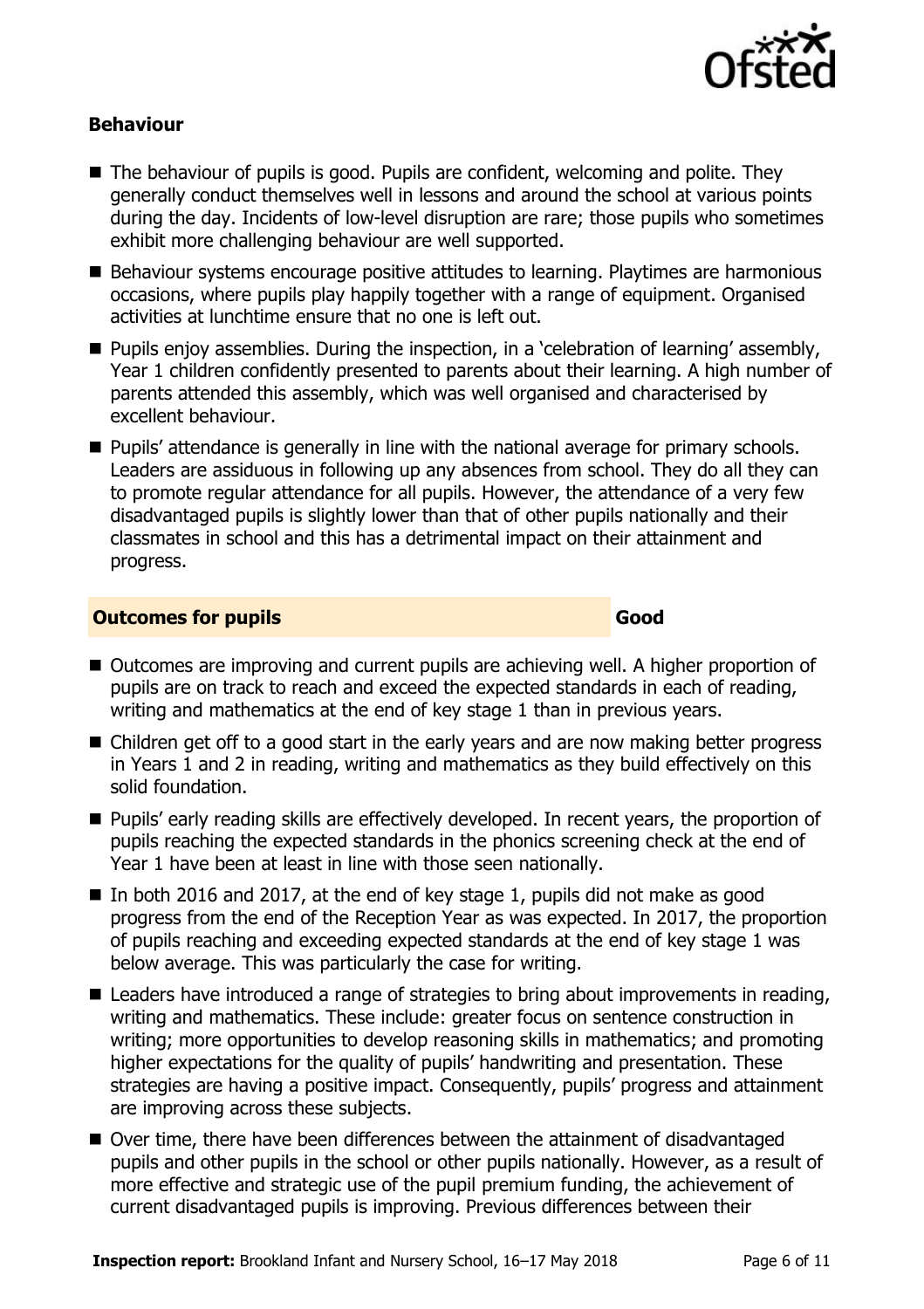

achievement and that of other pupils are diminishing, but are yet to be fully closed.

- **Pupils who have SEN and/or disabilities benefit from effective provision to meet their** varying needs. This ensures that they are fully integrated, working alongside their peers in the classroom and make good progress over time from their starting points.
- An increasing proportion of pupils are on track to reach greater depth in Years 1 and 2. This is because teachers usually provide appropriate challenge for all pupils during lessons. Occasionally, when this is not the case, a few pupils, including those who are most able, do not make the progress that they could.

#### **Early years provision Good**

- Children in the early years show eagerness to explore and learn. They enjoy the range of opportunities provided both indoors and outside to investigate and learn happily together. Behaviour is good: most children are happy to share and take turns. Routines are clearly established. Most children show perseverance with learning activities. The environment is spacious and provides good support for learning.
- Children get off to a good start in Nursery. The new approaches introduced from the start of the year are ensuring that children make good progress from their starting points, including in developing their phonic knowledge and early reading skills.
- The proportion of children achieving a good level of development at the end of the Reception Year has improved year on year and was above average in 2017. Children are well prepared for Year 1.
- Teachers and teaching assistants know children well and plan a range of activities that mostly meet the needs of individual children. The new approach to focusing on a small group of identified pupils each day is ensuring that all pupils, including those who are disadvantaged or who have SEN and/or disabilities, progress well.
- The teaching of phonics is good in both Nursery and Reception. Adults support children well in developing their early reading and writing skills.
- Children benefit from a range of activities that they select for themselves and some that are led by adults. However, adults sometimes do not intervene when children are working on activities they have chosen themselves to provide greater challenge, so that they make the most of their learning.
- Children enjoy the experience of outside learning, particularly when they take part in 'forest schools'. This experience helps to develop their independence, resilience and vocabulary.
- The early years is well led. The early years leader knows children well and is aware of their needs and starting points. She, together with her team, ensures that all safeguarding and welfare requirements are met.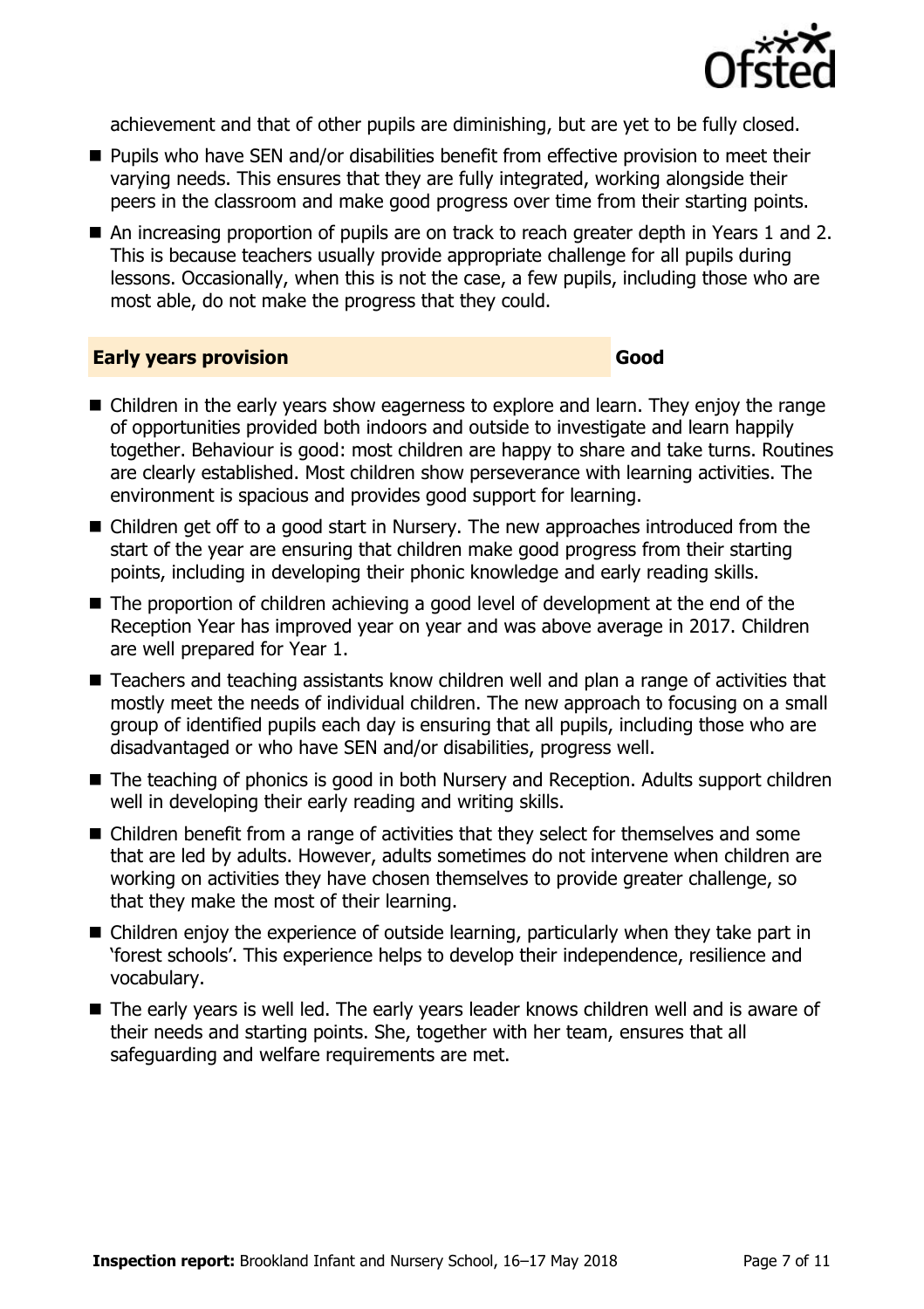

# **School details**

| Unique reference number | 117272               |
|-------------------------|----------------------|
| Local authority         | <b>Hertfordshire</b> |
| Inspection number       | 10037640             |

This inspection of the school was carried out under section 5 of the Education Act 2005.

| Type of school                      | Infant                             |
|-------------------------------------|------------------------------------|
| School category                     | Maintained                         |
| Age range of pupils                 | $3$ to $7$                         |
| <b>Gender of pupils</b>             | Mixed                              |
| Number of pupils on the school roll | 323                                |
| Appropriate authority               | The governing body                 |
| <b>Co-Chairs</b>                    | Steve Bowman and Alison Worsley    |
| <b>Headteacher</b>                  | Alison Atkinson                    |
| Telephone number                    | 01992 629485                       |
| Website                             | www.brooklandinfants.herts.sch.uk  |
| <b>Email address</b>                | head@brooklandinfants.herts.sch.uk |
| Date of previous inspection         | 15–16 October 2013                 |

#### **Information about this school**

- The school is larger than the average-sized primary school. While most pupils are of White British heritage and speak English as their first language, the school has a diverse intake, incorporating a range of ethnic groups.
- The school provides full-time places for Reception children and part-time places for children in the Nursery class. The majority of children start school in the Nursery but around a third do so in Reception.
- The proportion of disadvantaged pupils who are known to be eligible for support through the pupil premium funding is below the national average.
- The proportion of children who have SEN and/or disabilities is below the national average. The proportion that have an education, health and care plan is above.
- Since the previous inspection, the school has experienced numerous changes in staff. This includes in the leadership of the school.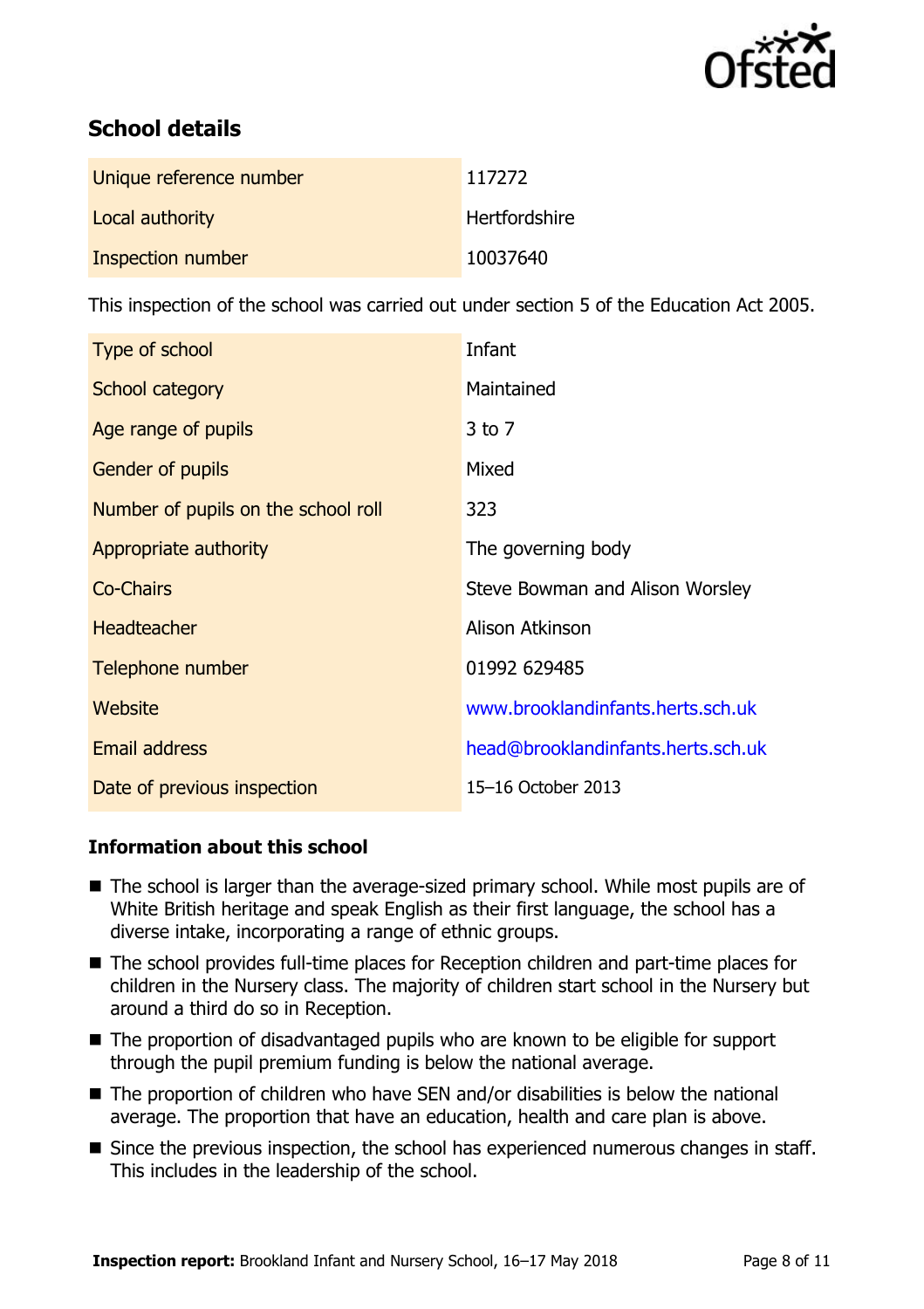

■ Leaders have been receiving support from the headteacher of Woolenwick Infant and Nursery School, who is a local leader of education.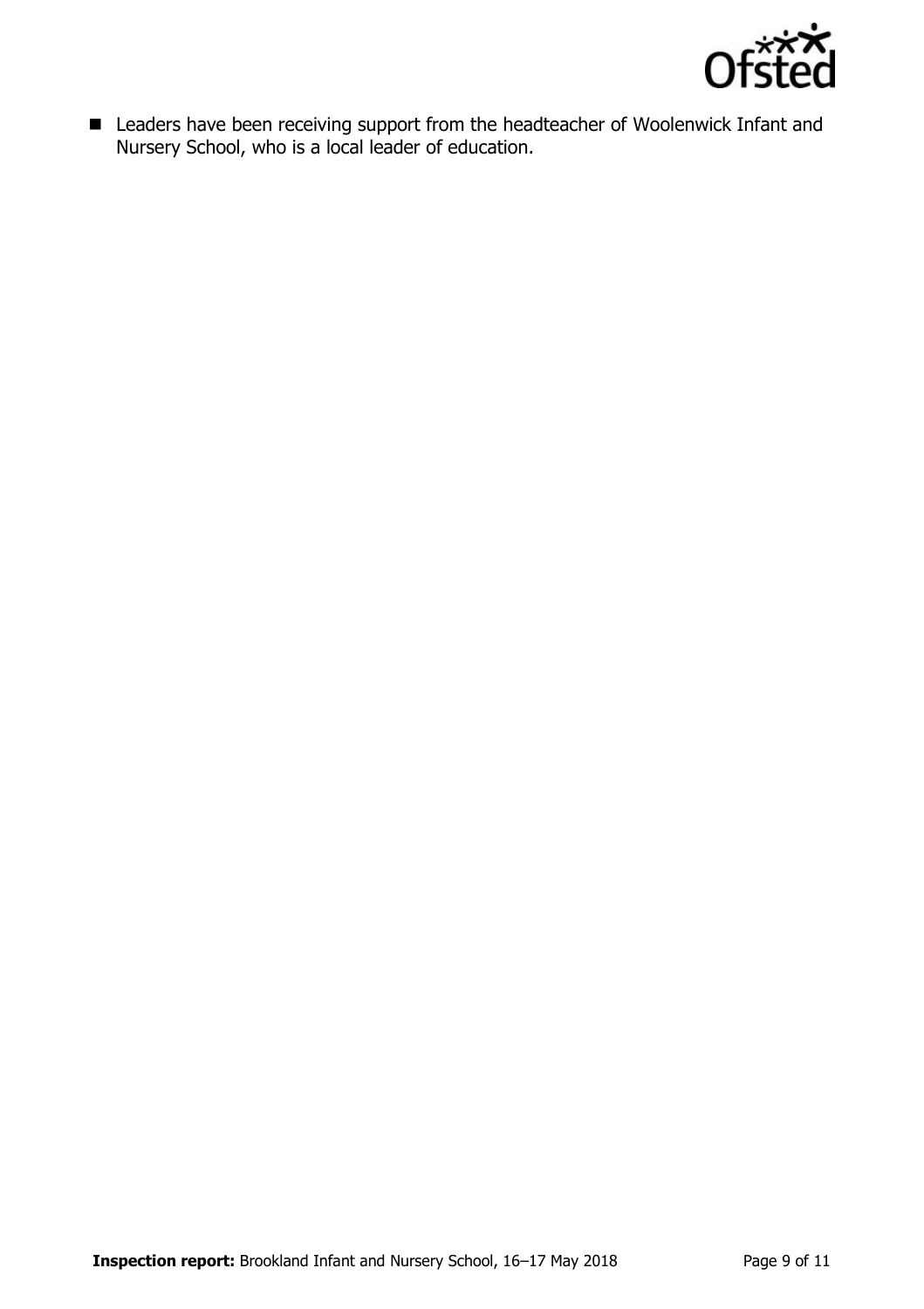

## **Information about this inspection**

- Inspectors observed learning in all classes, including jointly with the headteacher and deputy headteacher. They listened to some pupils in Years 1 and 2 read and reviewed in detail work in the books of Year 2 pupils.
- Inspectors held meetings with governors, the headteacher and deputy headteacher, a representative of the local authority, subject leaders and members of teaching staff. They also spoke to parents and met with four groups of pupils to determine their views on school life.
- Inspectors scrutinised a range of documents and information provided by the school. These included information relating to pupils' progress and the school's view on how well it is doing. Inspectors also reviewed the school improvement plan, documents relating to performance management and safeguarding, the school's monitoring of the quality of teaching and learning and records of behaviour and attendance.
- Inspectors took account of 53 responses to the online questionnaire for parents, Parent View. Additionally, they also considered 212 responses to the school's own parent questionnaire.

#### **Inspection team**

| Joan Beale, lead inspector | Ofsted Inspector        |
|----------------------------|-------------------------|
| Clementina Aina            | <b>Ofsted Inspector</b> |
| <b>Clare Haines</b>        | <b>Ofsted Inspector</b> |